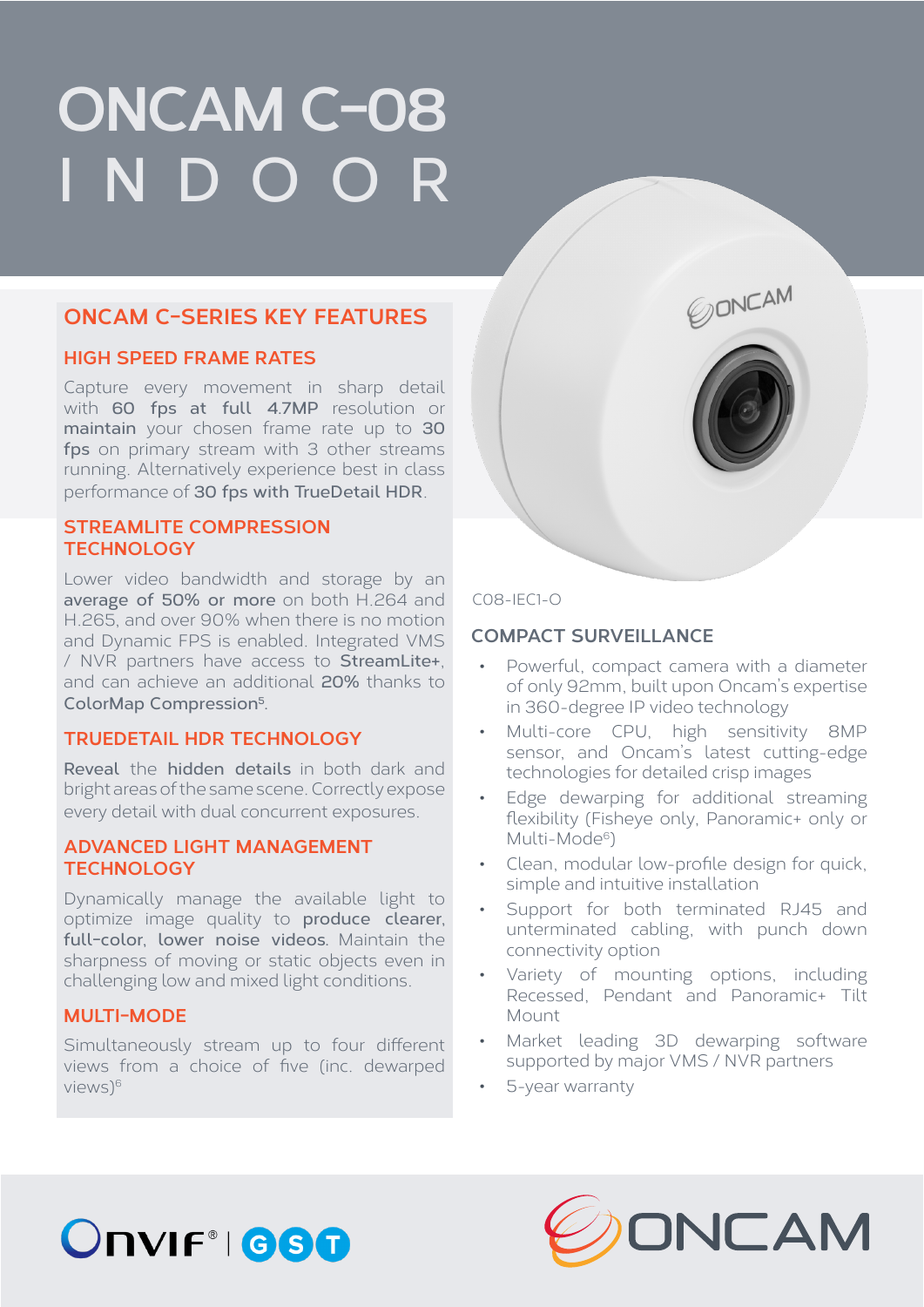## **Technical Specifications**

#### **General**

| <b>Field of view</b>                | 180° Horizontal, 180° Vertical                                                                                                                          |                                               |
|-------------------------------------|---------------------------------------------------------------------------------------------------------------------------------------------------------|-----------------------------------------------|
| Image sensor                        | 8MP (approx.)<br><b>CMOS</b> sensor                                                                                                                     |                                               |
| Lens                                | 180°, 1.6mm, F 2.0, all-glass, fixed focus,<br>fixed Iris, fisheye                                                                                      |                                               |
| Day/Night IR cut<br>filter          | Automatic, manual                                                                                                                                       | <b>Fishe</b><br>(Secon                        |
| <b>Minimum</b><br>illumination      | Color: 0.1 lux at 50 IRE F/2.0<br>Mono: 0.1 lux at 50 IRE F/2.0                                                                                         | Fisheye<br>H.264/                             |
| <b>Video motion</b><br>detection    | 16 configurable polygonal regions                                                                                                                       |                                               |
| <b>Advanced event</b><br>management | Configurable Triggers: Motion regions,<br>Network message, Link down<br>Configurable Actions: SMTP (snapshot),<br>Local recording                       | <b>Fishe</b><br>(Tertiar<br>Fisheye<br>H.264/ |
| Networking                          | IPv4, TCP/IP, UDP, HTTP, DHCP, DNS,<br>NTP, SMTP, RTP, RTSP, RTCP, WEB<br>RTC, HTTPS, WS-Discovery, TLS, ARP<br>and SNMP v2c or V3                      | <b>Fishe</b><br>(Low re<br>360° Fi:<br>H.264/ |
| <b>Privacy</b>                      | 5 configurable privacy regions/masks                                                                                                                    | <b>MJPEG</b><br>Came                          |
| <b>SD</b> card                      | Built in MicroSD card slot, up to 512GB<br>(FAT32), minimum class 10                                                                                    | Multi-<br>capad                               |
| White balance<br>range              | Auto White Balance (Range = approx.<br>$2,500 K \sim 8,000 K$                                                                                           | Dewa                                          |
| <b>Security</b>                     | Password protection<br>WS-Username token<br><b>RTSP</b> authentication<br>HTTP Digest authentication<br><b>Authorization levels</b>                     |                                               |
|                                     | <b>Brute force protection</b><br>IP address filtering<br>User access log<br>Encrypted TLS 1.2<br><b>HTTPS</b> encryption<br>IEEE 802.1x Authentication, | Image                                         |
| <b>Video</b>                        | EAP-MD5, EAP-TLS, EAP-PEAP                                                                                                                              | Image<br>enhar                                |
| <b>Frame rate</b>                   | max 60 fps at full resolution <sup>1</sup>                                                                                                              |                                               |
| <b>Video</b>                        | or 30 fps with TrueDetail HDR<br>H.264, H.265, MJPEG and                                                                                                | PTZ f                                         |
| compression<br><b>Smart</b>         | VP8 (WEB RTC)<br>StreamLite H.264 and H.265                                                                                                             | VMS/<br>suppo                                 |
| compression                         | StreamLite+ H.264 and H.265                                                                                                                             |                                               |

Fisheye Stream H.264/H.265) 30 fps when multi-streaming<sup>2</sup> 1920 x 1920 (3.7 MP) 1440 x 1440 (2.1 MP) 992 x 992 (0.98 MP) 512 x 512 (0.26 MP)3 Fisheye stream  $2^4$  Up to 15 fps:  $dary - 360^\circ$ e Stream  $H.265)$ 2160 x 2160 (4.7 MP, max resolution) 1920 x 1920 (3.7 MP) 1440 x 1440 (2.1 MP) 992 x 992 (0.98 MP) 512 x 512 (0.26 MP)3 Fisheye stream 3 Up to 30 fps:  $rv - 360°$ e Stream  $H.265)$ 1440 x 1440 (2.1 MP, max resolution) 992 x 992 (0.98 MP) 512 x 512 (0.26 MP)3 ye stream 4 esolution isheye Stream  $H.265/$ MJPEG) Up to 10 fps: 512 x 512 (0.26 MP max resolution)3 **Pra modes<sup>6</sup>** Fisheye only, Panoramic+ only, Multi-Mode stream city 4 multiple streams can run concurrently. Primary stream maintains a frame rate of 30 fps<sup>2</sup> rped views<sup>6</sup> Panoramic+ (180° view): 2160 x 864 to 800 x 320 Corridor+ (ceiling split corridor view): 1728 x 1080 to 640 x 400 T Corridor+ (three-way split corridor view): 2592 x 1080 to 768 x 320 VCam (up to 4): 1280 x 720 to 576 x 432 e settings Brightness, contrast, saturation, sharpness, exposure compensation, exposure priority, imaging preference, text overlay, 180° rotate, multiple color spaces Image **ncement** TrueDetail HDR up to 30 fps. TrueDetail HDR maximum dynamic range 120dB, Wide Dynamic Range image adjustment unctionality 10x zoom with Oncam 3D client-side dewarping software **NVR** ort ONVIF Profile S, G and T conformant. Contact Oncam for the up-to-date VMS compatibility list Web browser compatibility Supported minimum browsers versions: Chrome 95, Firefox 94, Edge 95 and Safari 14.0.3

Up to 60 fps $^1$ :

2160 x 2160 (4.7 MP, max resolution)

Fisheye stream 1 (Primary - 360°

<sup>1</sup> High Speed Mode<sup>6</sup>, single stream only, set to 60 fps, exposure priority set to frame rate, 60Hz. Max achievable fps is dependant on VMS support <sup>2</sup> Maintain 30 fps +/-5%, 60 Hz, 30 fps in TrueDetail HDR Mode

<sup>3</sup> MJPEG at 10 fps, <5,000 kbps supported

4 Resolution and video source view shared with Primary Stream in TrueDetail HDR Mode

(with ColorMap compression<sup>5</sup>)

5 Dependent on VMS support

6 Firmware version 2.0.x and above required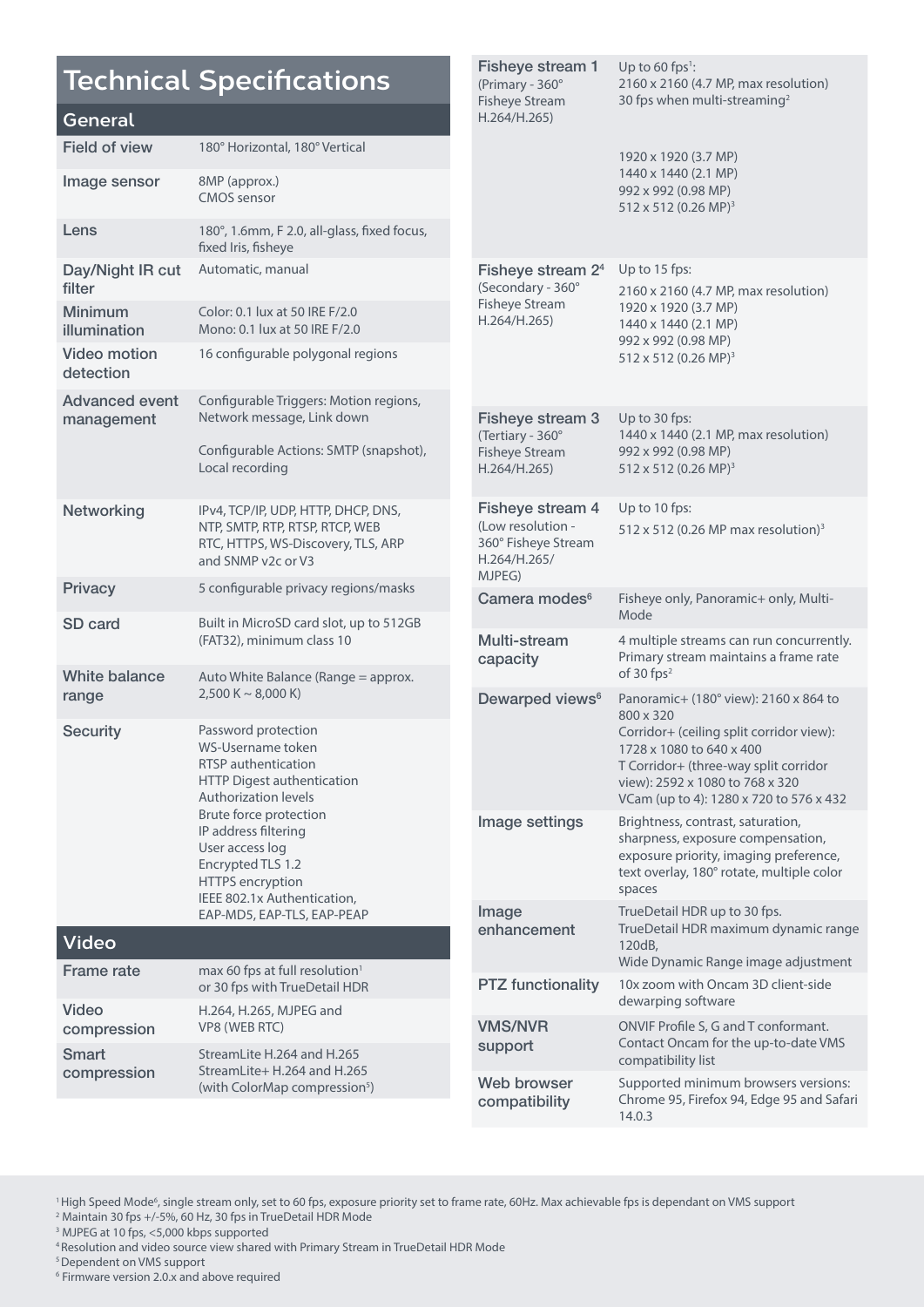| Unicast                                      | Up to 20 simultaneous users<br>depending on the resolution settings      |
|----------------------------------------------|--------------------------------------------------------------------------|
| Multicast                                    | Supported for all streams (Audio,<br>Video and Metadata <sup>6</sup> )   |
| <b>Bit rate control</b>                      | Fixed Quality (Capped Bitrate) or<br>Constant Bit Rate                   |
| <b>Electrical</b>                            |                                                                          |
| Ports                                        | RJ45 for 100/1000BASE-Tx                                                 |
| Power input                                  | Power over Ethernet (PoE), IEEE<br>standard 802.3af                      |
| Power consumption<br>(maximum)               | < 12.95W (IEEE 802.3af, PoE<br>48VDC)                                    |
| <b>Mechanical</b>                            |                                                                          |
| Camera mount                                 | Surface, Pendant, Recessed and<br>Panoramic+Tilt                         |
| Weight                                       | 0.308kg (0.68 lbs)                                                       |
| <b>Dimensions</b><br>$(D \times W \times H)$ | $92 \times 92 \times 51$ mm<br>$(3.6 \times 3.6 \times 2.0 \text{ in.})$ |
|                                              |                                                                          |

| <b>Environmental</b>           |                                                                                                                               |
|--------------------------------|-------------------------------------------------------------------------------------------------------------------------------|
| Operating<br>temperature range | 0 to $+50^{\circ}$ C (32 to $+122^{\circ}$ F)                                                                                 |
| Ingress protection             | IP40                                                                                                                          |
| <b>Certifications</b>          |                                                                                                                               |
| Approvals                      | IEEE802.3af                                                                                                                   |
|                                | CE, UKCA                                                                                                                      |
|                                | AS/NZS CISPR 32: 2015 AMD 1: 2020                                                                                             |
|                                | EN 55032:2015/A11:2020, Class B<br>EN 55035: 2017/A11: 2020<br>EN 61000-6-3:2007+A1: 2011/AC:2012,<br>EN50130-4: 2011+A1:2014 |
|                                | FCC CFR Title 47 Part 15<br>Subpart B: 2020 Class B                                                                           |
|                                | ICES-003 Issue 7:2020, Class B<br>ANSI C63.4-2014, ANSI C63.4a-2017,<br>CAN/CSA-CISPR 32:17                                   |
|                                | UL/cUL 62368-1, EN 62368-1:2014/<br>A11:2017                                                                                  |
|                                | <b>RoHS</b>                                                                                                                   |
|                                | <b>REACH</b>                                                                                                                  |
|                                | IP40                                                                                                                          |

### **Dimensions**





BIS IS13252(Part1)/ IEC 60950-1